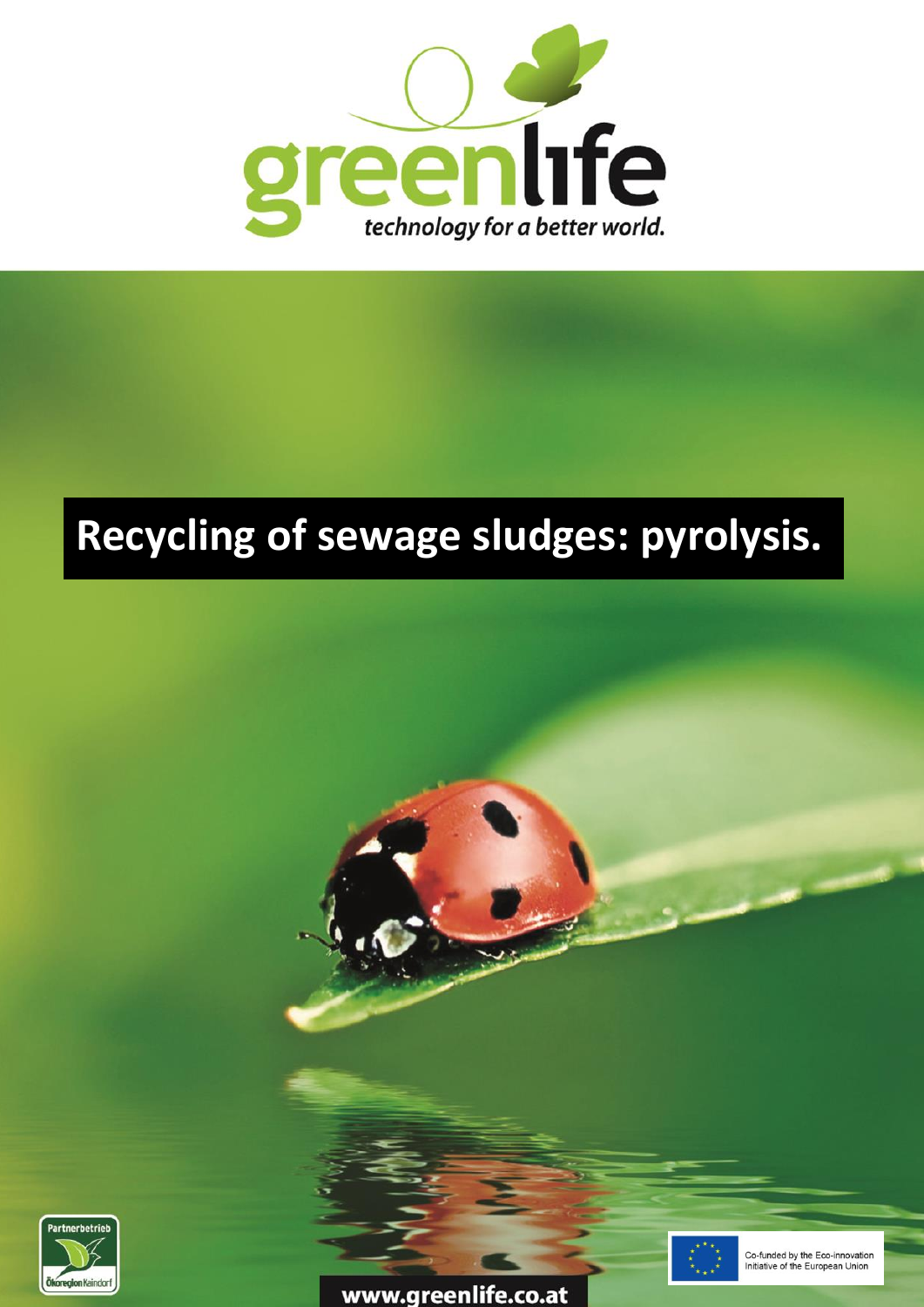## *Recycling of sewage sludges: pyrolysis*



*Turning waste into carbon-phosphorus-fertiliser*

In conventional waste treatment plants nutrients such as carbon and nitrogen are not used as soil fertilisers because they are converted into  $CO<sub>2</sub>$  and N<sub>2</sub>. If the sludge is burned afterwards, the phosphorus goes by the wayside too. In the future, however, resources are dwindling. The innovative pyrolysis process is saving these nutrients by converting energy-rich sewage sludges into a valuable carbon-phosphorus fertiliser.

Each pyrolysis plant is converting 4.000 tons of dewatered sewage sludge (25% dry matter) into 500 tons of pure biochar. The costs for sewage sludge disposal can be minimized.

This process needs less energy than conventional techniques, reduces  $CO<sub>2</sub>$ emissions and was awarded the Austrian Climate Protection Prize 2012 [Österreichischer Klimaschutzpreis 2012].

### **Technical data**

- $\Rightarrow$  Capacity: 4.000 t dewatered sewage sludges with 25 % dry matter per year
- $\Rightarrow$  Disposal of sewage sludges per plant: up to 50.000 population equivalents (p.e.)
- $\Rightarrow$  Production biochar: up to 70 kg/h or 500 t/year (depending on fuel selection)
- $\Rightarrow$  Nominal fuel capacity: up to 500 kW per plant
- $\Rightarrow$  Maximum operation limits: calorific value > 6 MJ/kg, humidity < 50 %
- $\Rightarrow$  Thermal output up to 150 kW exhaust gas heat (depending on fuel selection)
- $\Rightarrow$  Power input: approx. 7,5 kWel
- $\Rightarrow$  Weight of reactor: approx. 10 t
- $\Rightarrow$  Dimensions of reactor: installation in 20-feet-container (approx. 8m x 2,5m x 2,5m)
- $\Rightarrow$  Remote data transmission / standardized remote diagnosis and remote maintenance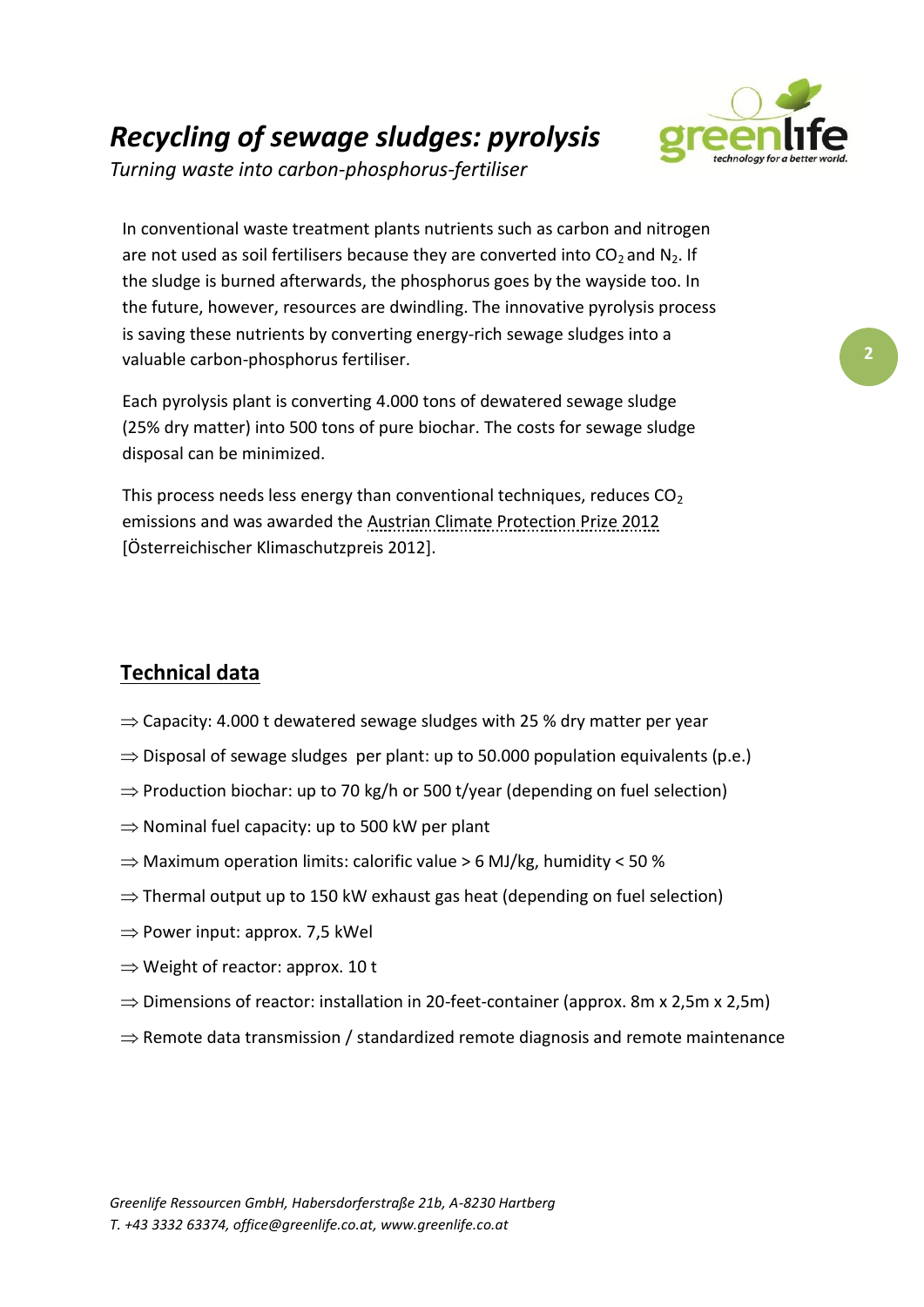*Recycling of sewage sludges: pyrolysis*



*Turning waste into carbon-phosphorus-fertiliser*

#### **Workflow**

**Section 1, drying:** Dewatered sludges of about 25 % dry matter content (DM) are dried to approximately 65 % DM. For this processing step waste heat from the reactor is used. The drying is enclosed, so there is no smell emission or [odor](http://www.dict.cc/englisch-deutsch/odor.html) [nuisance.](http://www.dict.cc/englisch-deutsch/nuisance.html)

**Section 2, feeding:** The dry fuel is filled by wheel loader into the feed bunker and transported automatically via a scraper floor in the distributor bunker. From there, the material is introduced with a conveyor screw and via a rotary feeder into the reactor.

**Section 3, reactor:** The dried sewage sludge is conveyed through the reactor with a double screw and heated with exclusion of air to 600 degrees Celsius. The gas formed in the carbonisation process is extracted and fed into the combustion chamber. The material stays in the reactor for 30 minutes, so that hormonal contaminations are completely eliminated. What remains is pure carbon, which is conveyed after passing a water spraying system via a rotary feeder and a discharge screw in the biochar bunker. The resulting gases are burned in the combustion chamber at 1,100 degrees Celsius, and the flue gases are cleaned by a further cyclone. Subsequently, the gases are passed through the jacket of the reactor. Thus, the exhaust stream heats the material that has just been introduced in the reactor. In a subsequent heat exchanger, the residual heat of about 100 to 150 kW is removed and provided for the thermal drying of the sewage sludge.

**Section 4, biochar bunker:** The temporary storage for biochar, before it is used in soil conditioning or otherwise.



*Greenlife Ressourcen GmbH, Habersdorferstraße 21b, A-8230 Hartberg T. +43 3332 63374, office@greenlife.co.at, www.greenlife.co.at*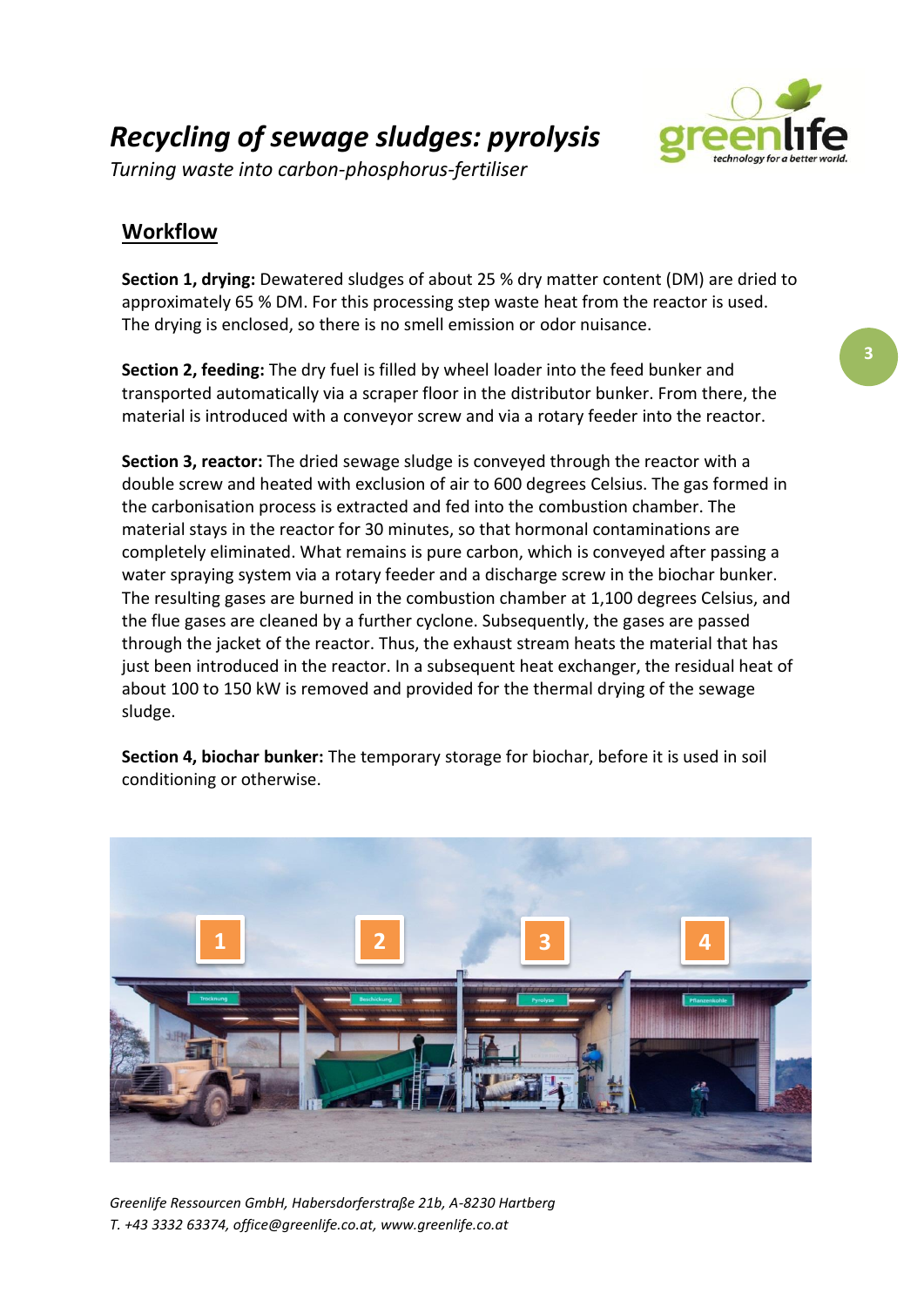

*Turning waste into carbon-phosphorus-fertiliser*

#### **Mode of operation**